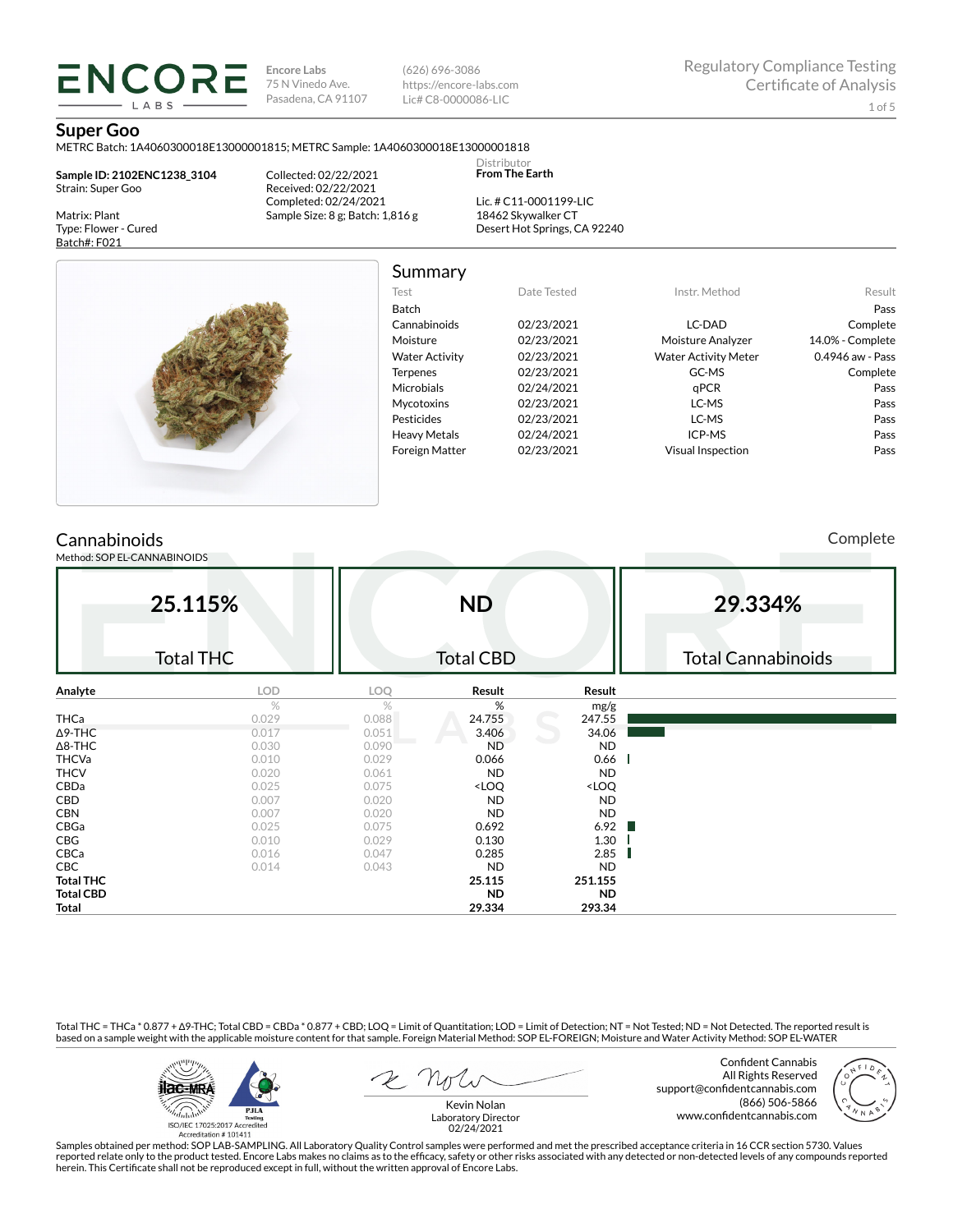**ENCORE Encore Labs** 75 N Vinedo Ave. Pasadena, CA 91107

(626) 696-3086 https://encore-labs.com Lic# C8-0000086-LIC

### **Super Goo**

LABS

|                                                       | METRC Batch: 1A4060300018E13000001815; METRC Sample: 1A4060300018E13000001818 |                                              |                                                          |                              |  |
|-------------------------------------------------------|-------------------------------------------------------------------------------|----------------------------------------------|----------------------------------------------------------|------------------------------|--|
| Sample ID: 2102ENC1238 3104<br>Strain: Super Goo      | Collected: 02/22/2021<br>Received: 02/22/2021                                 | Distributor<br>From The Earth                |                                                          |                              |  |
| Matrix: Plant<br>Type: Flower - Cured<br>Batch#: F021 | Completed: 02/24/2021<br>Sample Size: 8 g; Batch: 1,816 g                     | Lic. # C11-0001199-LIC<br>18462 Skywalker CT | Desert Hot Springs, CA 92240                             |                              |  |
| <b>Terpenes</b>                                       |                                                                               |                                              |                                                          |                              |  |
| Method: SOP EL-TERPENES                               |                                                                               |                                              |                                                          |                              |  |
| Analyte                                               | <b>LOD</b>                                                                    | LOO                                          | Result                                                   | Result                       |  |
|                                                       | $\%$                                                                          | $\%$                                         | %                                                        | mg/g                         |  |
| β-Caryophyllene                                       | 0.003                                                                         | 0.011                                        | 1.284                                                    | 12.84                        |  |
| β-Myrcene                                             | 0.002                                                                         | 0.011                                        | 1.006                                                    | 10.06                        |  |
| $\alpha$ -Humulene                                    | 0.002                                                                         | 0.011                                        | 0.378                                                    | 3.78                         |  |
| $\alpha$ -Bisabolol                                   | 0.002                                                                         | 0.011                                        | 0.316                                                    | 3.16                         |  |
| δ-Limonene                                            | 0.002                                                                         | 0.011                                        | 0.239                                                    | 2.39                         |  |
| Linalool                                              | 0.002                                                                         | 0.011                                        | 0.148                                                    | 1.48                         |  |
| $\beta$ -Pinene                                       | 0.001                                                                         | 0.011                                        | 0.047                                                    | 0.47                         |  |
| trans-Nerolidol                                       | 0.001                                                                         | 0.007                                        | 0.029                                                    | 0.29                         |  |
| $\alpha$ -Pinene                                      | 0.001                                                                         | 0.011                                        | 0.024                                                    | 0.24                         |  |
| $\alpha$ -Terpinene                                   | 0.002                                                                         | 0.011                                        | <b>ND</b>                                                | ND.                          |  |
| Camphene                                              | 0.001                                                                         | 0.011                                        | <loq< td=""><td><loq< td=""><td></td></loq<></td></loq<> | <loq< td=""><td></td></loq<> |  |
| cis-Nerolidol                                         | 0.000                                                                         | 0.004                                        | <b>ND</b>                                                | <b>ND</b>                    |  |

δ-3-Carene 0.001 0.011 ND ND Eucalyptol 0.002 0.011 ND ND γ-Terpinene 0.002 0.011 ND ND Guaiol 0.002 0.011 ND ND Isopulegol 0.003 0.011 ND ND **Ocimene 1996 100 ND ND ND ND ND ND ND** Terpinolene <LOQ <LOQ <LOQ **Total 3.472 34.72**

# Primary Aromas



Date Tested: 02/23/2021<br>LOQ = Limit of Quantitation; LOD = Limit of Detection; NT = Not Tested; ND = Not Detected. The reported result is based on a sample weight with the applicable moisture content for that sample.



R Note

Confident Cannabis All Rights Reserved (866) 506-5866



support@confidentcannabis.com www.confidentcannabis.com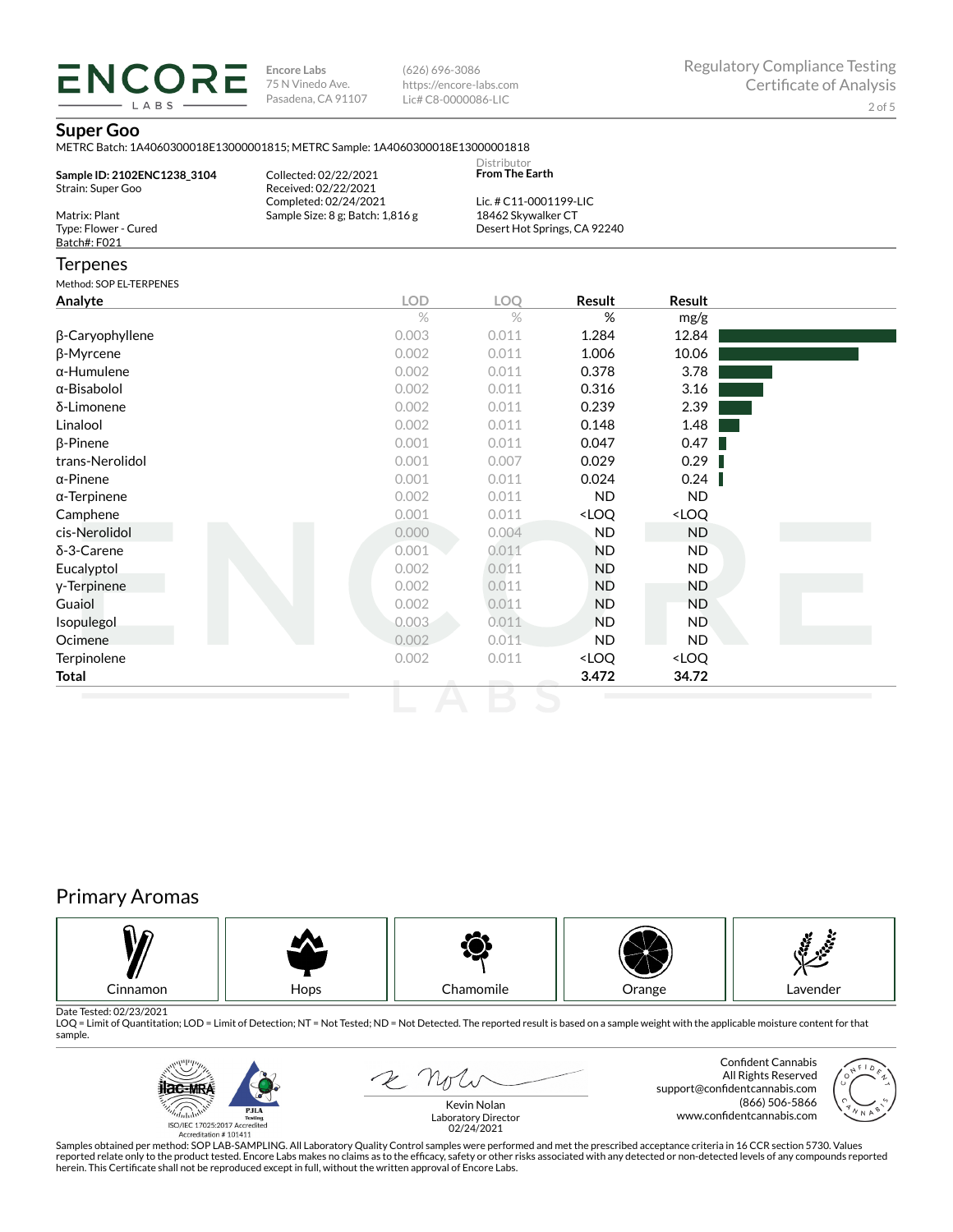**Encore Labs** 75 N Vinedo Ave. Pasadena, CA 91107 (626) 696-3086 https://encore-labs.com Lic# C8-0000086-LIC

#### **Super Goo**

METRC Batch: 1A4060300018E13000001815; METRC Sample: 1A4060300018E13000001818

**Sample ID: 2102ENC1238\_3104** Strain: Super Goo

ENCOR LABS

> Collected: 02/22/2021 Received: 02/22/2021 Completed: 02/24/2021 Sample Size: 8 g; Batch: 1,816 g

Lic. # C11-0001199-LIC 18462 Skywalker CT Desert Hot Springs, CA 92240

Distributor **From The Earth**

## Pesticides

Matrix: Plant Type: Flower - Cured Batch#: F021

Method: SOP EL-PesticidesLCMS LC-MS

| Analyte             | <b>LOD</b> | LOO       | Limit          | Result    | <b>Status</b> | Analyte                 | LOD       | LOO       | Limit          | Result    | <b>Status</b> |
|---------------------|------------|-----------|----------------|-----------|---------------|-------------------------|-----------|-----------|----------------|-----------|---------------|
|                     | $\mu$ g/g  | $\mu$ g/g | $\mu$ g/g      | $\mu$ g/g |               |                         | $\mu$ g/g | $\mu$ g/g | $\mu$ g/g      | $\mu$ g/g |               |
| Abamectin           | 0.005      | 0.02      | 0.1            | <b>ND</b> | Pass          | Fludioxonil             | 0.01      | 0.05      | 0.1            | <b>ND</b> | Pass          |
| Acephate            | 0.002      | 0.01      | 0.1            | <b>ND</b> | Pass          | Hexythiazox             | 0.005     | 0.02      | 0.1            | <b>ND</b> | Pass          |
| Acequinocyl         | 0.01       | 0.02      | 0.1            | <b>ND</b> | Pass          | Imazalil                | 0.05      | 0.1       | 0.05           | <b>ND</b> | Pass          |
| Acetamiprid         | 0.005      | 0.02      | 0.1            | <b>ND</b> | Pass          | Imidacloprid            | 0.005     | 0.02      | 5              | <b>ND</b> | Pass          |
| Aldicarb            | 0.05       | 0.1       | 0.05           | <b>ND</b> | Pass          | Kresoxim Methyl         | 0.005     | 0.02      | 0.1            | <b>ND</b> | Pass          |
| Azoxystrobin        | 0.005      | 0.02      | 0.1            | <b>ND</b> | Pass          | Malathion               | 0.02      | 0.05      | 0.5            | <b>ND</b> | Pass          |
| <b>Bifenazate</b>   | 0.005      | 0.01      | 0.1            | <b>ND</b> | Pass          | Metalaxyl               | 0.002     | 0.005     | $\overline{2}$ | <b>ND</b> | Pass          |
| <b>Bifenthrin</b>   | 0.005      | 0.01      | 3              | <b>ND</b> | Pass          | Methiocarb              | 0.05      | 0.1       | 0.05           | <b>ND</b> | Pass          |
| <b>Boscalid</b>     | 0.02       | 0.05      | 0.1            | <b>ND</b> | Pass          | Methomyl                | 0.01      | 0.02      | 1              | <b>ND</b> | Pass          |
| Captan              | 0.2        | 0.3       | 0.7            | <b>ND</b> | Pass          | Mevinphos               | 0.02      | 0.05      | 0.02           | <b>ND</b> | Pass          |
| Carbaryl            | 0.02       | 0.05      | 0.5            | <b>ND</b> | Pass          | Myclobutanil            | 0.005     | 0.01      | 0.1            | <b>ND</b> | Pass          |
| Carbofuran          | 0.05       | 0.1       | 0.05           | <b>ND</b> | Pass          | Naled                   | 0.01      | 0.02      | 0.1            | <b>ND</b> | Pass          |
| Chlorantraniliprole | 0.002      | 0.01      | 10             | <b>ND</b> | Pass          | Oxamvl                  | 0.005     | 0.01      | 0.5            | <b>ND</b> | Pass          |
| Chlordane           | 0.05       | 0.1       | 0.05           | <b>ND</b> | Pass          | Paclobutrazol           | 0.05      | 0.1       | 0.05           | <b>ND</b> | Pass          |
| Chlorfenapyr        | 0.05       | 0.1       | 0.05           | <b>ND</b> | Pass          | <b>Parathion Methyl</b> | 0.02      | 0.05      | 0.02           | <b>ND</b> | Pass          |
| Chlorpyrifos        | 0.05       | 0.1       | 0.05           | <b>ND</b> | Pass          | Pentachloronitrobenzene | 0.02      | 0.05      | 0.1            | <b>ND</b> | Pass          |
| Clofentezine        | 0.01       | 0.02      | 0.1            | <b>ND</b> | Pass          | Permethrin              | 0.02      | 0.05      | 0.5            | <b>ND</b> | Pass          |
| Coumaphos           | 0.02       | 0.05      | 0.02           | <b>ND</b> | Pass          | Phosmet                 | 0.01      | 0.02      | 0.1            | <b>ND</b> | Pass          |
| Cyfluthrin          | 0.05       | 0.1       | $\overline{2}$ | <b>ND</b> | Pass          | Piperonyl Butoxide      | 0.002     | 0.01      | 3              | <b>ND</b> | Pass          |
| Cypermethrin        | 0.1        | 0.2       | $\mathbf 1$    | <b>ND</b> | Pass          | Prallethrin             | 0.005     | 0.02      | 0.1            | <b>ND</b> | Pass          |
| Daminozide          | 0.02       | 0.05      | 0.02           | <b>ND</b> | Pass          | Propiconazole           | 0.005     | 0.01      | 0.1            | <b>ND</b> | Pass          |
| Diazinon            | 0.002      | 0.01      | 0.1            | <b>ND</b> | Pass          | Propoxur                | 0.05      | 0.1       | 0.05           | <b>ND</b> | Pass          |
| <b>Dichlorvos</b>   | 0.02       | 0.05      | 0.02           | <b>ND</b> | Pass          | Pyrethrins              | 0.02      | 0.05      | 0.5            | <b>ND</b> | Pass          |
| Dimethoate          | 0.02       | 0.05      | 0.02           | <b>ND</b> | Pass          | Pyridaben               | 0.005     | 0.01      | 0.1            | <b>ND</b> | Pass          |
| Dimethomorph        | 0.005      | 0.02      | $\overline{2}$ | <b>ND</b> | Pass          | Spinetoram              | 0.005     | 0.01      | 0.1            | <b>ND</b> | Pass          |
| Ethoprophos         | 0.05       | 0.1       | 0.05           | <b>ND</b> | Pass          | Spinosad                | 0.005     | 0.01      | 0.1            | <b>ND</b> | Pass          |
| Etofenprox          | 0.05       | 0.1       | 0.05           | <b>ND</b> | Pass          | Spiromesifen            | 0.01      | 0.02      | 0.1            | <b>ND</b> | Pass          |
| Etoxazole           | 0.005      | 0.02      | 0.1            | <b>ND</b> | Pass          | Spirotetramat           | 0.005     | 0.01      | 0.1            | <b>ND</b> | Pass          |
| Fenhexamid          | 0.005      | 0.02      | 0.1            | <b>ND</b> | Pass          | Spiroxamine             | 0.05      | 0.1       | 0.05           | <b>ND</b> | Pass          |
| Fenoxycarb          | 0.05       | 0.1       | 0.05           | <b>ND</b> | Pass          | Tebuconazole            | 0.005     | 0.01      | 0.1            | <b>ND</b> | Pass          |
| Fenpyroximate       | 0.005      | 0.02      | 0.1            | <b>ND</b> | Pass          | Thiacloprid             | 0.02      | 0.05      | 0.02           | <b>ND</b> | Pass          |
| Fipronil            | 0.05       | 0.1       | 0.05           | <b>ND</b> | Pass          | Thiamethoxam            | 0.005     | 0.01      | 5              | <b>ND</b> | Pass          |
| Flonicamid          | 0.01       | 0.02      | 0.1            | <b>ND</b> | Pass          | Trifloxystrobin         | 0.005     | 0.01      | 0.1            | <b>ND</b> | Pass          |

LOQ = Limit of Quantitation; LOD = Limit of Detection; NT = Not Tested; ND = Not Detected.

**ilac-MRA PJLA**  $d_{\rm thbb}$ ISO/IEC 17025:2017 Ac Accreditation # 101411

Confident Cannabis All Rights Reserved support@confidentcannabis.com (866) 506-5866 www.confidentcannabis.com



Kevin Nolan Laboratory Director 02/24/2021

Samples obtained per method: SOP LAB-SAMPLING. All Laboratory Quality Control samples were performed and met the prescribed acceptance criteria in 16 CCR section 5730. Values reported relate only to the product tested. Encore Labs makes no claims as to the efficacy, safety or other risks associated with any detected or non-detected levels of any compounds reported<br>herein. This Certificate shall

Pass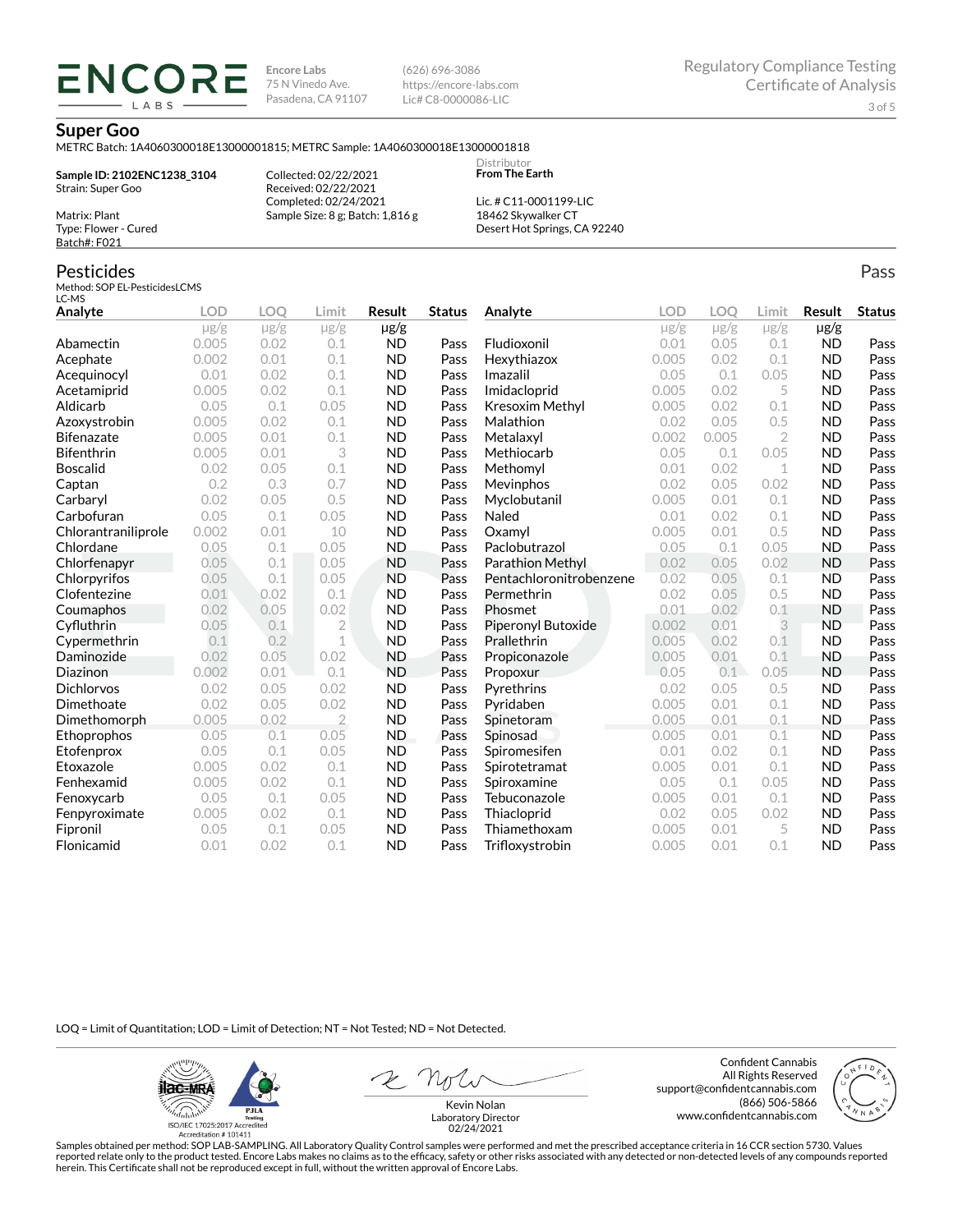**ENCORE Encore Labs** 75 N Vinedo Ave. Pasadena, CA 91107 (626) 696-3086 https://encore-labs.com Lic# C8-0000086-LIC

#### **Super Goo**

LABS

METRC Batch: 1A4060300018E13000001815; METRC Sample: 1A4060300018E13000001818

| Sample ID: 2102ENC1238 3104<br>Strain: Super Goo            | Collected: 02/22/2021<br>Received: 02/22/2021             | Distributor<br><b>From The Earth</b>         |       |               |               |
|-------------------------------------------------------------|-----------------------------------------------------------|----------------------------------------------|-------|---------------|---------------|
| Matrix: Plant                                               | Completed: 02/24/2021<br>Sample Size: 8 g; Batch: 1,816 g | Lic. # C11-0001199-LIC<br>18462 Skywalker CT |       |               |               |
| Type: Flower - Cured<br>Batch#: F021                        |                                                           | Desert Hot Springs, CA 92240                 |       |               |               |
| <b>Mycotoxins</b><br>Method: SOP EL-PesticidesLCMS<br>LC-MS |                                                           |                                              |       |               | Pass          |
| Analyte                                                     | LOD                                                       | LOO                                          | Limit | <b>Result</b> | <b>Status</b> |

|                         |       |            |            |           | .      |
|-------------------------|-------|------------|------------|-----------|--------|
|                         | µg/kg | $\mu$ g/kg | $\mu$ g/kg | µg/kg     |        |
| <b>B1</b>               |       |            |            | <b>ND</b> | Tested |
| <b>B2</b>               |       |            |            | <b>ND</b> | Tested |
| G1                      |       |            |            | <b>ND</b> | Tested |
| G <sub>2</sub>          |       |            |            | <b>ND</b> | Tested |
| Ochratoxin A            |       |            | 20         | <b>ND</b> | Pass   |
| <b>Total Aflatoxins</b> |       |            | 20         | <b>ND</b> | Pass   |



Date Tested: 02/23/2021 LOQ = Limit of Quantitation; LOD = Limit of Detection; NT = Not Tested; ND = Not Detected.



Confident Cannabis All Rights Reserved support@confidentcannabis.com (866) 506-5866 www.confidentcannabis.com



Kevin Nolan Laboratory Director 02/24/2021